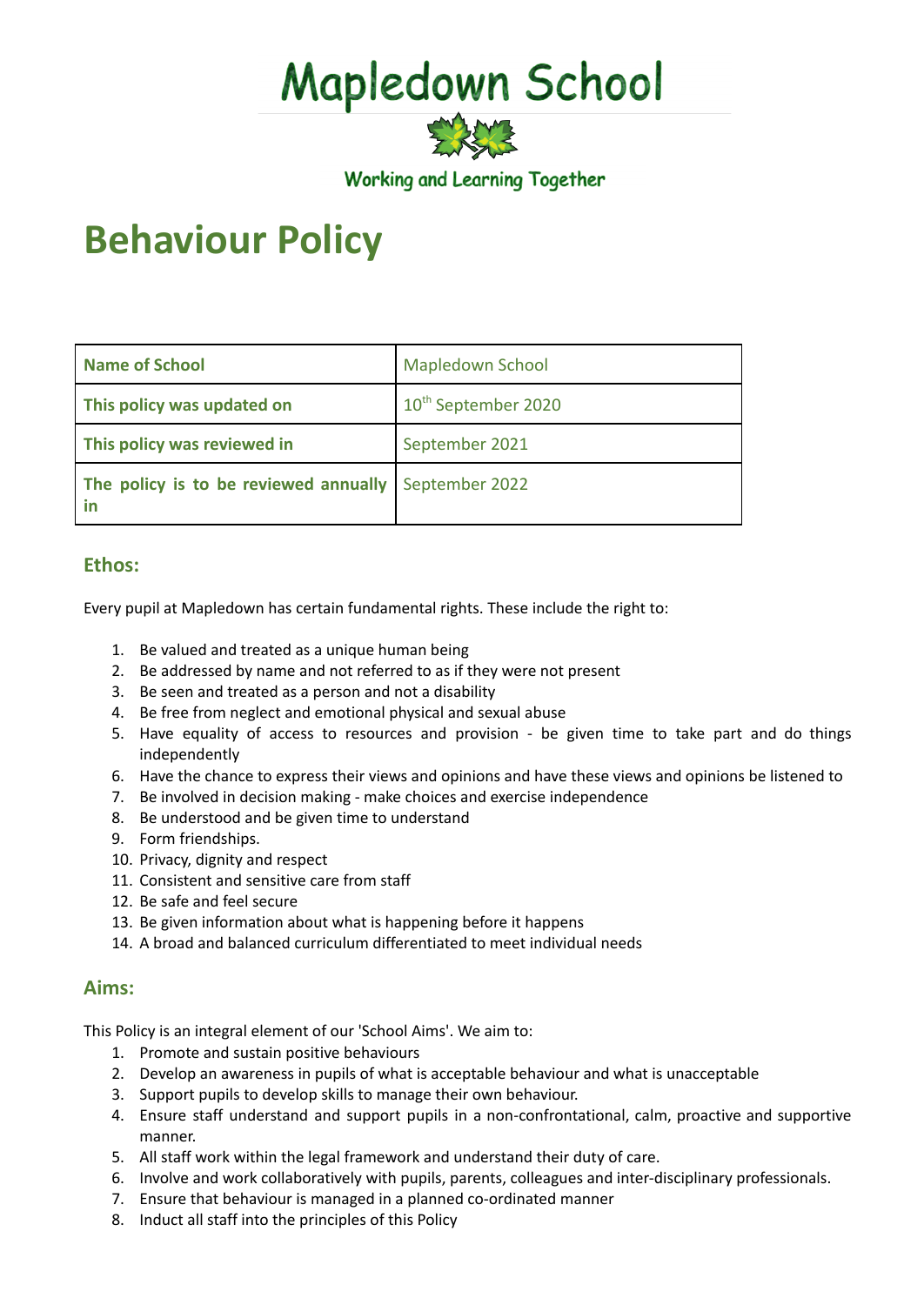#### **Definitions:** (see also Appendix A)

Many pupils at Mapledown will, at some time, display behaviour that challenges. We know that challenging behaviour exists as a continuum and may be described as behaviour which

- 1. Prevents pupils and/or peers from participating in school activities and learning opportunities
- 2. Isolates a pupil from adults or peers
- 3. Prevents pupils from forming relationships
- 4. Affects the learning of other pupils
- 5. Makes excessive demands on staff time and other resources
- 6. Places the pupil or others in danger of physical harm

#### **Behaviour is communication:**

Knowing why a student is behaving in a particular way is key to helping them learn to regulate and manage their emotions. A student who is behaving in a certain way is usually trying to tell us something. It is our responsibility to find out the reasons for the behaviour, and then establish the appropriate strategies. It may be they are trying to tell us they need something and by giving it to them, we can gradually build up their understanding that they can get what they need (drink, toilet, break, pain relief). Similarly, it may be that they need to sit on a particular chair, take their shoes off, chew something and that they require a particular sensory need met. Once we have identified what they need, we teach the appropriate means of asking – eye gazing, object of reference, body gesture, sign, symbol, word etc. In the beginning, it may well be necessary to provide the student with immediate and frequent honouring of their communication and fulfilling their needs in order to build their confidence that they have a sustainable and consistent means of communication.

#### Managing Behaviour:

Many students at Mapledown present with some behaviour which challenges us. We need to build a picture of the behaviour and its contexts and the first step to assessing the behaviour is a Behaviour Support Plan (Appendix A). A Behaviour Support Plan (see below) must be completed by the class team to identify the impact of the risks the behaviours pose, which may be injury to self or others as a result of physical assault, the risk of serious damage to equipment and the risk of flight or sitting/lying on the floor and refusal to move. Information can also be derived from the student's Communication Profile. Evidence of behaviour will need to be recorded (Class behaviour logs and/or CPOMS) to look at triggers and motivators to ensure we are as clear as possible as to the provenance and purpose of the behaviour; Behaviour Data Collection and ABC (Antecedent, Behaviour, Consequence). This data helps to track patterns, intensity, frequency and duration of the specific challenging behaviour. Medical information may also be required from the school nurse. The

student may also be being seen by **Barnet SCAN - Service for Children and Adolescents with Special Needs and their families.**

Behaviour Management Meetings (BMMs) are available for teachers (Chaired by Deputy Head and attended by the Behaviour management team) if a pupil is a cause for concern and the class team needs support. In addition, if necessary the Educational Psychologist allocated to the school is available on an ad hoc basis. Teachers will then complete the two-week Behaviour Data Collection and ABC (Antecedent, Behaviour, Consequence) charts prior to meeting with the Educational Psychologist if they wish to make an appointment. This data helps to track patterns, intensity, frequency and duration of the specific challenging behaviour.

# Behaviour Support Plan (BSP):

The outcome will be a planned approach to managing the behaviours outlined in the BSP. This will incorporate behaviour targets which will be monitored by the teacher and Team Leader as part of the Performance Management process. The plan must be agreed by parents and reviewed at least annually at the pupil's annual review. Any changes must also be agreed with the management team and parents.

The BSP identifies the risk behaviour and incorporates both reactive and proactive strategies to be used including physical prompting (see below) and Physical Intervention (see below). As such it is a Risk Assessment.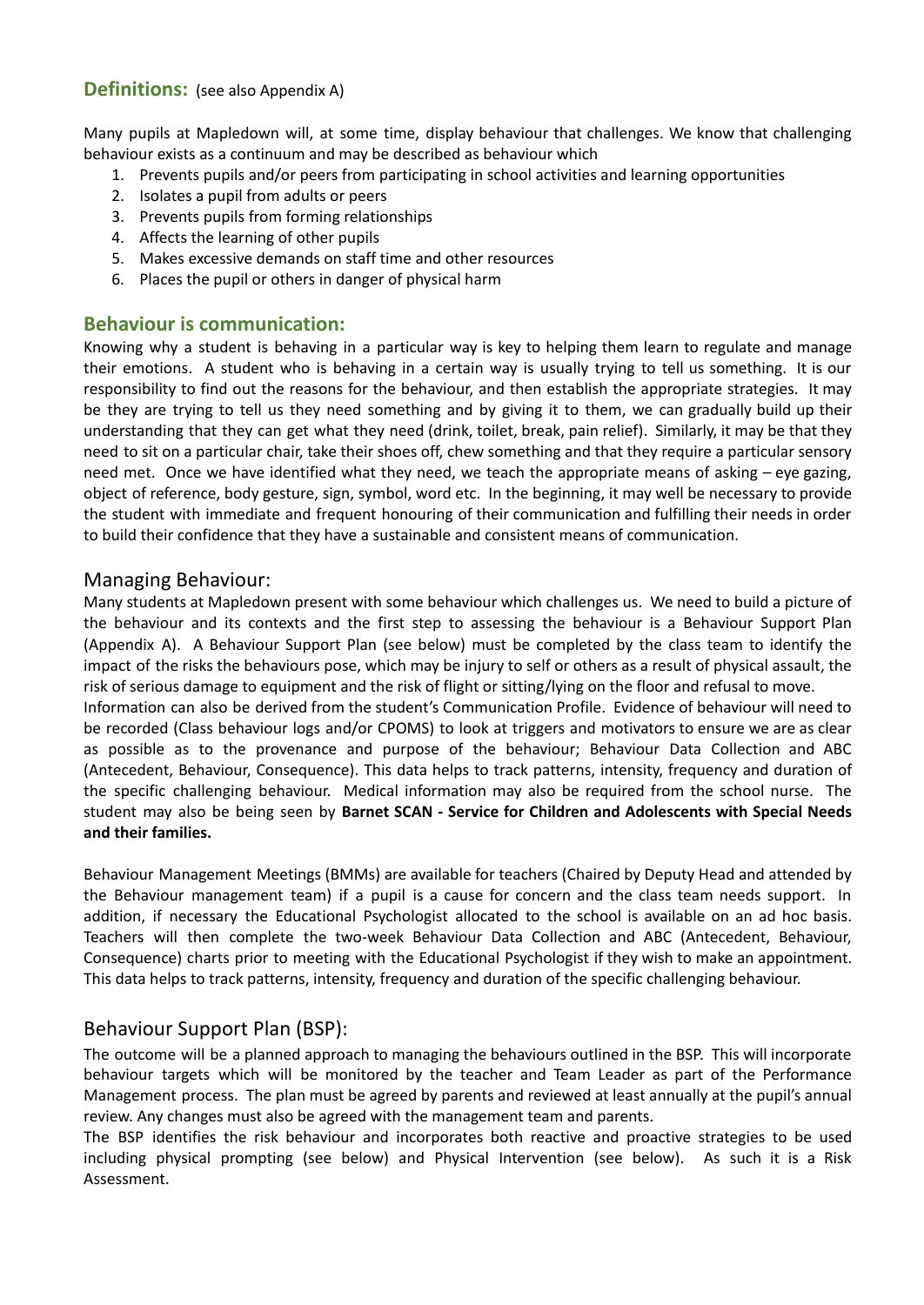Examples of Positive Behaviour Strategies used at Mapledown School:

- Reward appropriate behaviour following strategies such as praise, confirmation, reward charts, stickers, working towards charts when appropriate behaviour is exhibited;
- identify and model appropriate behaviour;
- personalising the timetable;
- Clear visual strategies including schedules, timers etc;
- Change of environment and activity e.g. use of sensory rooms, playgrounds, field, halls;
- Divert, distract or change adults to diffuse;
- Acknowledging pupils need for personal space;
- Use of sensory integration strategies;
- Clear, simple language used with time to process and respond;
- use physical contact where appropriate, e.g. pat on back, handshake etc
- One person clearly taking the lead in supporting a pupil.
- The Gold Book in the weekly assembly is used to recognise and celebrate achievement during the week to reinforce positive behaviour
- The Mapledown Cup is awarded each week in Assembly for exemplary behaviour and achievement

# **Managing pupil behaviour positively:**

We aim to create a calm, positive, respectful and purposeful learning environment where pupils can develop as caring and independent individuals. To this end we will:

- 1. Provide high quality teaching and learning matched to an individual's needs.
- 2. Provide an engaging curriculum based on personalised learning.
- 3. Use our understanding of the impact of special educational needs on pupils' learning underpinned by a comprehensive staff training programme.
- 4. Create a 'total communication environment'
- 5. Be empathetic ask yourself why a pupil is acting out a certain behaviour. This could be due to a sensory or communication need.
- 6. Recognise students' strengths which are rewarded using a whole school approach through the use Assemblies, Acts of Collective Worship or Class time to publicly praise and reinforce desirable behaviours
- 7. Discuss inappropriate behaviour with pupils wherever possible
- 8. Set clear and reasonable boundaries and expectations
- 9. Utilise high staff to pupil ratios based on pupils' needs.
- 10. Work in partnership with parents and other professionals.
- 11. Use positive language and instructions in order to promote desired behaviour e.g. "Hands down" rather than "No hitting".
- 12. School rules are reinforced on a daily basis. These remind and model positive behaviour.
- 13. Ensure that we as staff feel emotionally equipped to manage challenging behaviour and be physically safe, e.g. - not wearing sharp jewellery, long nails, chewing where this may cause choking, and wearing long hair pinned up.

# Consequences

Some pupils have an understanding of consequences as a result of their action, e.g. if a student throws water on the floor, they would be directed in an appropriate way to help to clean it up.

We will not:

- 1. Verbally demean pupils
- 2. Threaten pupils simply because we feel we have lost control. In this instance, we should hand over to another member of staff
- 3. Shout unnecessarily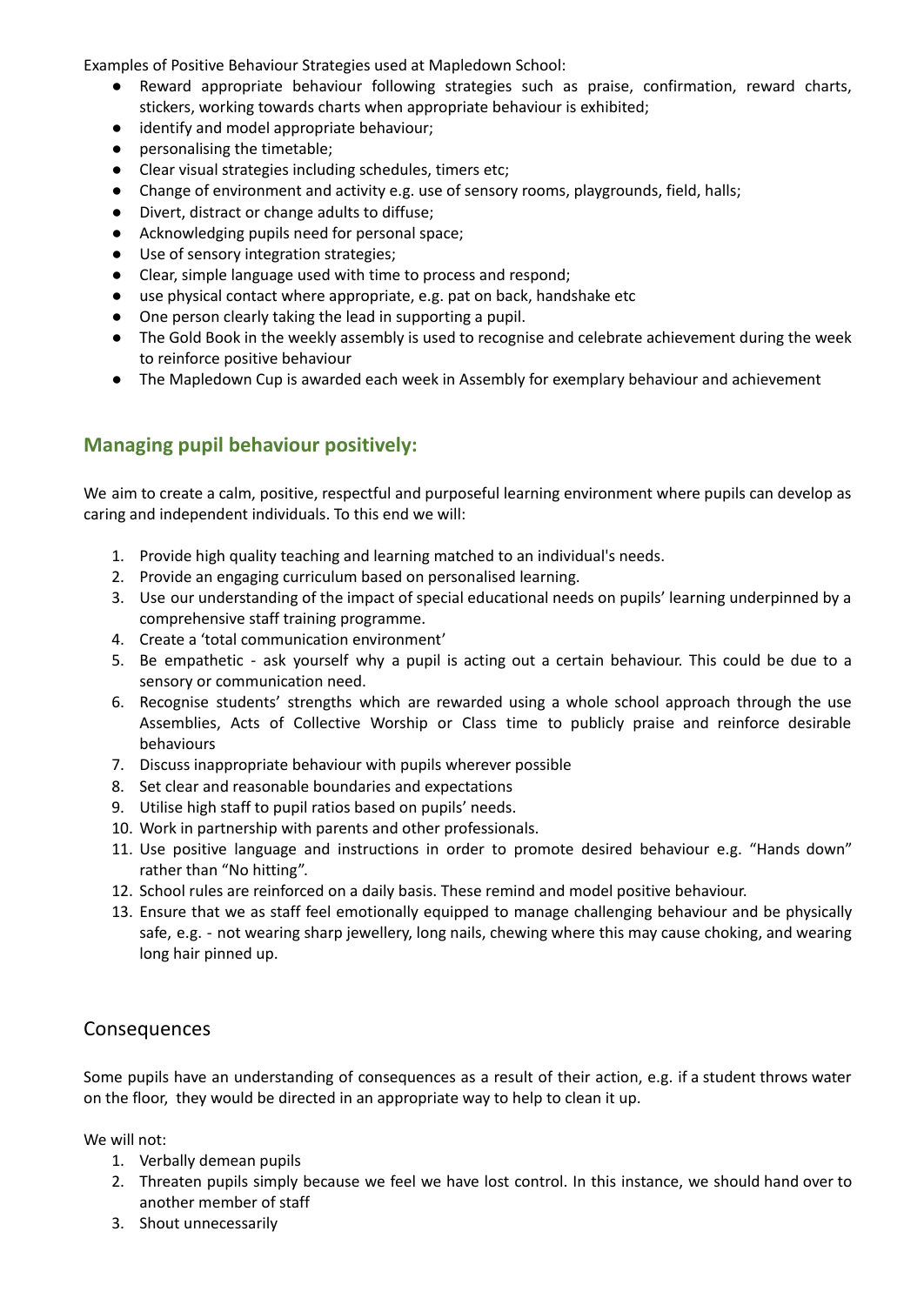- 4. Deprive pupils of their entitlement to sustenance e.g. dinner, pudding or drink or snacks
- 5. Physically harm pupils by rough handling. e.g. pushing, pulling, squeezing or pull pupils by their clothing etc.
- 6. Use force to gain compliance see section on Physical Restraint
- 7. Withdraw curriculum entitlement except on grounds of safety
- 8. Hold or grab students by their clothes unless they are at any risk of harm.

#### Environmental resources:

The school has extensive resources to support and engage pupils in positive learning opportunities. These include multi-sensory rooms, gyms, extensive outdoor play resources, music and technology facilities, swimming and a hydrotherapy pool.

The following are specifically highlighted:

Within the school, most doors to teaching areas have keypad locks. This is to prevent risk of harm and to maintain the school's duty of care. Pupils are supervised at all times. Where possible, students are taught using their preferred method of communication (be it speech, signing, symbols, gesture or facial expression) to request to leave the room in which they are in for a particular reason, to go to the toilet for example.

Each class has an outside area to support positive behaviour. The area is designed to allow a pupil to access an environment with reduced multi-sensory input. The area is generally kept clear of resources within it or has resources that are known to support a pupil e.g. resources such as see-saws, swings or trampolines. These areas are supervised at all times. On occasions, it may be unsafe for the staff member to be outside with the student then they will be supervised/observed from outside the area. All use must follow the DfE Guidelines.

Staff MUST ensure that the use of these outside areas are to promote self-regulation and are in the pupil's Behaviour Support plan. Staff also need to ensure that they are clear on the guidance for 'Breaks.' Examples (all would be within Behaviour support plan) of use may include:

- Pupils asking to move away from a busy environment using their preferred method of communication to avoid possible triggers that they know may lead to their behaviour escalating e.g. sensory overload. (Other areas in school may be used by pupils in a similar way e.g. quiet areas of the classroom, soft play, outside areas, sensory room, library or calm room).
- Staff may ask a pupil if they want to move into the outside area (or other area see above) if they recognise a sequence of behaviours that may lead to an incident in the event of an aggressive incident.
- A pupil may be moved from a classroom to the outside area if a risk assessment indicates that this is the safest, least restrictive physical intervention. This would require liaising with parents to devise an agreed strategy. Pupils will be supervised at all times as detailed in the plan.

#### Classrooms with break/calm room facilities:

The rooms are used for a variety of purposes including being able to teach pupils in small groups or individually. The resource can provide pupils with a less busy environment for parts of their educational programme. Depending on the needs of the students in the class, full ICT facilities are provided.

Some of the calm rooms have soft play padding and have been designed with calming colours. They have resources within them as appropriate to the pupils' educational programme. They provide an area for safe relaxation and reduced sensory information which pupils often choose to access. Pupils are supervised. If a pupil does not want an adult in the area with them the staff member will remain outside the room in close supervision.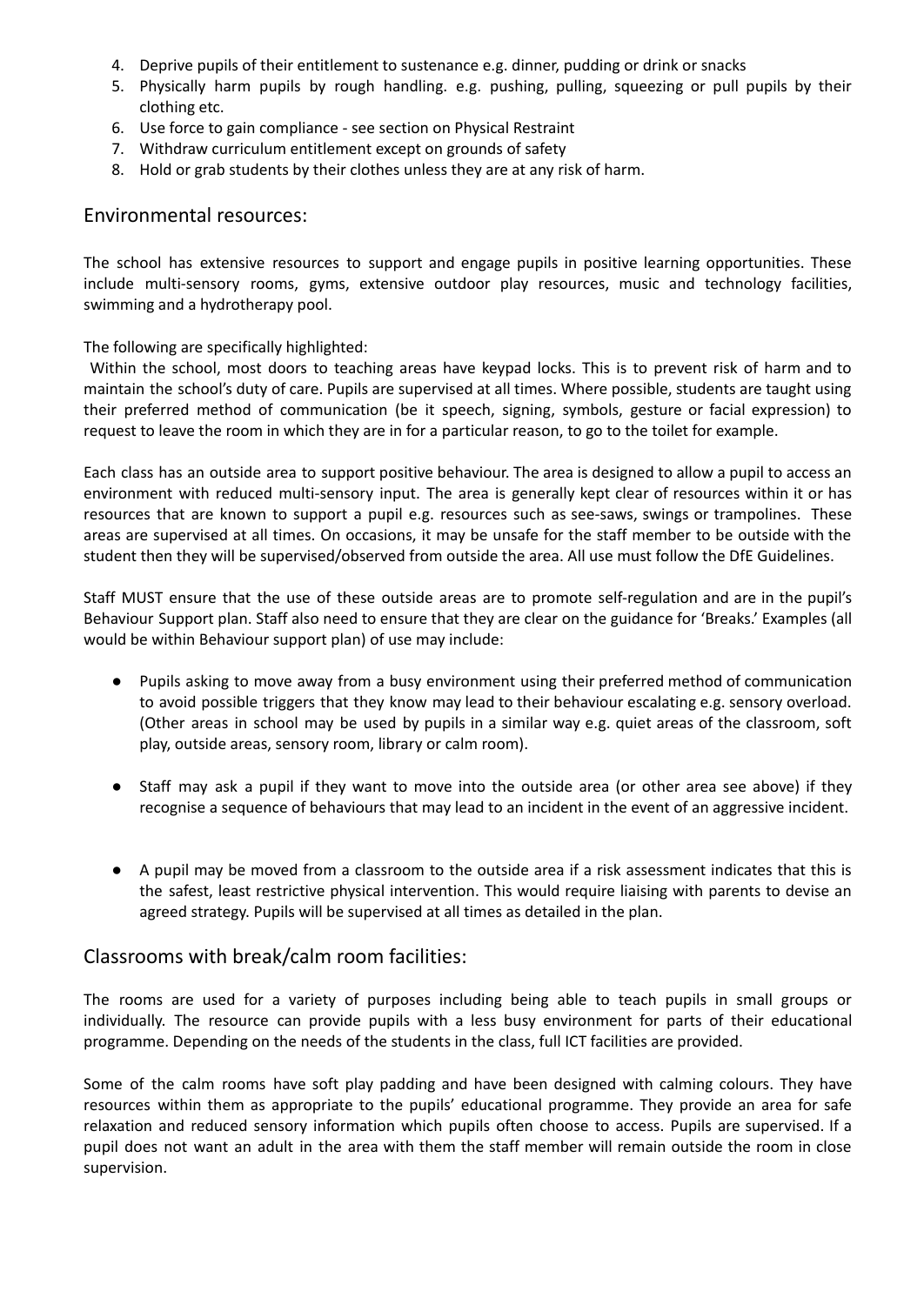# Seclusion:

We will operate at all times within BILD's Guidance on the Use of Seclusion. The Joint Guidance issued by the Department of Health and the Department of Education and Skills (July 2002) determines that 'seclusion involves separating an adult or child against their will, restricting their freedom of movement and forcing them to spend time alone'. Seclusion is only used at Mapledown School as a very last resort, when all other means of managing severe challenging behaviour have been attempted and are not an appropriate method of defusing the situation, and continued proximity of staff to the student is putting staff and other students in serious harm's way. Seclusion entails a student being on their own inside a room or in a secure outside area under constant visual supervision. This would usually be the room in which the incident is occurring – all staff and students having been evacuated from the room and the door closed (with a key pad on the inside). Once 'secluded', all reasonable attempts must be made as soon as it is safe to do so to provide a cooling off period in an open door setting. Any occurrence must be fully reported to SLT and recorded on CPOMS.

# **The Break room and the use of timeout:**

The following criteria must be adhered to:

- It must have adequate ventilation, lighting and heat
- There must be adequate space for students and staff
- It must be conducive to de-escalating inappropriate behaviours
- It is not to be locked, latched or secured in any way that would, in case of an emergency, prevent staff or the student from exiting the room
- Is supervised at all times
- Parents must agree to the use of the breakout room and sign the behaviour Management plan to that effect.

The calm/break room is available to students who are learning to manage their own behaviour and request a break from the classroom or activity, usually through the use of PECs. The time spent is recorded on the record sheet outside the door. The door should be kept open and the students will be asked to return to class when they are ready

Time out may be offered to a student when their behaviour is beginning to escalate and it is thought that time away from the teaching area and other students will help the student to regulate their own behaviour. It is initiated by the teacher, rather than the student choosing to go out of the classroom and will be part of the behaviour support plan agreed by parents. The time spent is recorded on the record sheet outside the door and the above criteria applies.

In extreme circumstances, when a student's behaviour has escalated and they are in serious danger of harming themselves and/or students and staff, and when all means of de-escalation have been attempted, it may be necessary to use TEAM TEACH strategies to escort a student outside or to a break room in order to keep them or others safe.

On each occasion, staff members must observe the student at all times. After 2 -5 minutes the student should be asked if they are calm and ready to return to class. This should be repeated until the student is calm and able to join in class activities. Every effort should be made to minimise the amount of time spent in the room.

Families must be informed of the incident through the Home-School book or telephone call and the Leadership team should be immediately informed and the behaviour log book record should be completed (on CPOMS).

Seclusion must not be used with any intent to punish or teach the student any new behaviours. Its use must be as a responsive strategy aimed at managing the present behaviour at that time.

Seclusion must not be confused with teaching students the use of the 'Break Card' and 'Break Room'. Please see PECS Guidance for explanation and instruction on teaching 'Break'.

Incidents involving staff with regard to challenging behaviour will be reported to the Governing Body Health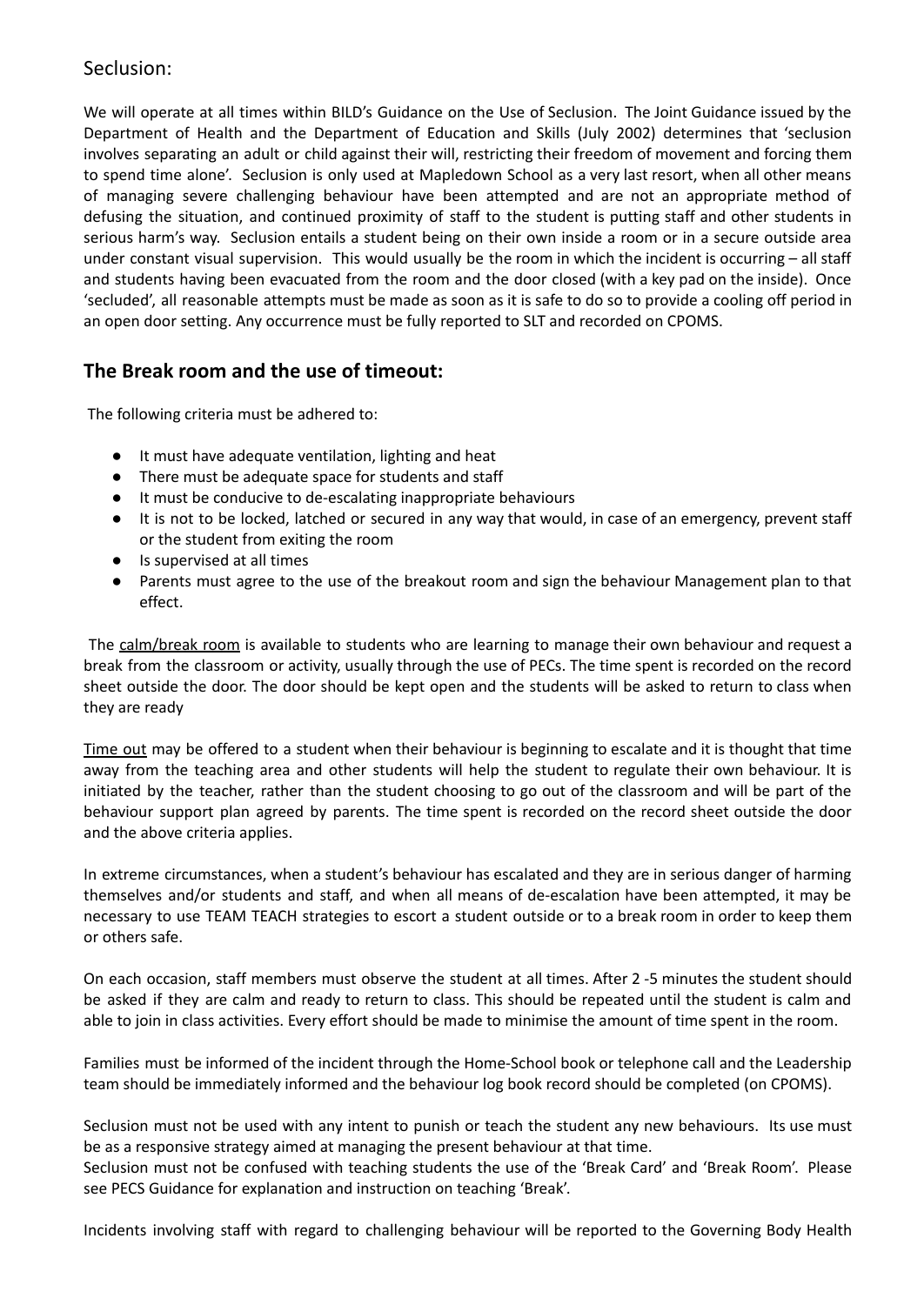and Safety Committee on a termly basis and be also sent to Barnet's Health and Safety office. Every two weeks, teachers will submit behaviour charts to the Deputy Head for monitoring.

We recognise that dealing with behaviour challenges as a matter of routine can become a stressful experience even for long serving members of staff. As a school we need to acknowledge these stresses and work to support each other. **Staff must report to a member of the Leadership Team immediately after they have been involved in a stressful situation and/or been assaulted.** Where necessary, staff should be given a short extra break away from the situation to gather themselves. Pupils must, however, be adequately supervised at all times.

#### Physical intervention and restraint:

We operate at all times within the guidelines and Reporting Systems laid down by Barnet's Local Authority *Policy on the Use of Restrictive Physical Interventions with Children and Young People*. We also work within the guidelines as set down in the '*Guidance on the Use of Restrictive Physical Interventions for Staff Working with Children and Adults who Display Extreme Behaviour in Association with Learning Disability and/or Autistic Spectrum Disorders*' DfES DoH July 2002. In addition, we work within the principals and guidance of *Use of reasonable force in schools*, DfE July 2014 and STEAMING *Improving Guidance on Reducing Risk, Restraint and Restriction in Children's Services 2014*, and '*Reducing the Need for Restraint and Restrictive Intervention'*, DfE and Department of Health, January 2017. Mapledown School uses TEAM-TEACH, Barnet's identified preferred approach for physical intervention. In the event of physical restraint being necessary, it must be supported by a BSP (see above), except in the event of an unplanned emergency. It is possible that all staff, at some time or other, will find themselves in situations where there is a need for restraint or intervention.

In all circumstances, staff will operate according to the following general principles:

- 1. Physical restraint can only be used as a last resort when other methods have failed and where failure to intervene could constitute neglect.
- 2. Physical interventions and restraint are only permissible in circumstances where staff are attempting to prevent pupils from harming themselves or others or where there is a threat to seriously damage property.
- 3. Only minimum force is applied to prevent harm being done. As soon as it is safe to do so staff should gradually release pupils and allow them to exercise self-control. Every effort should be made to ensure the presence of another adult in situations where restraint is a possible outcome Physical restraint is NEVER used as a punishment.
- 4. Physical restraint **is not be used** to force compliance with instructions.

# Wearing harnesses/handling belts:

Safety of our students is paramount. This may mean that in certain exceptional circumstances, they will wear handling belts. In terms of managing students' independent behaviour, the use of handling belts is a straightforward way of allowing the student to be safe with minimum effect compromising their independence.

Students who use arms and hands in a potentially unsafe way can be managed safely through the use of a handling belt which fits round the waist. A staff member holds on to the belt when necessary, permitting independent use of hands.

These will only be used in accordance with BILD guidelines [on mechanical restraint] for the safety of students and with a definite plan to phase out and eliminate their use. They should never be used as a means of gaining compliance or as a punishment. Harness or handling belt use must be written into a Behaviour Support Plan, be agreed by the Leadership Team and the student's parents/carers. They should not be used to lift any student except in exceptional circumstances such as an emergency. Risk assessments for each student using reins or a harness must be in place and must include risk to staff holding reins.

The use of a harness on a minibus is to prevent a student from freeing from a regular seatbelt whilst the bus is in motion. The use of the harness should be monitored in terms of providing maximum independence for our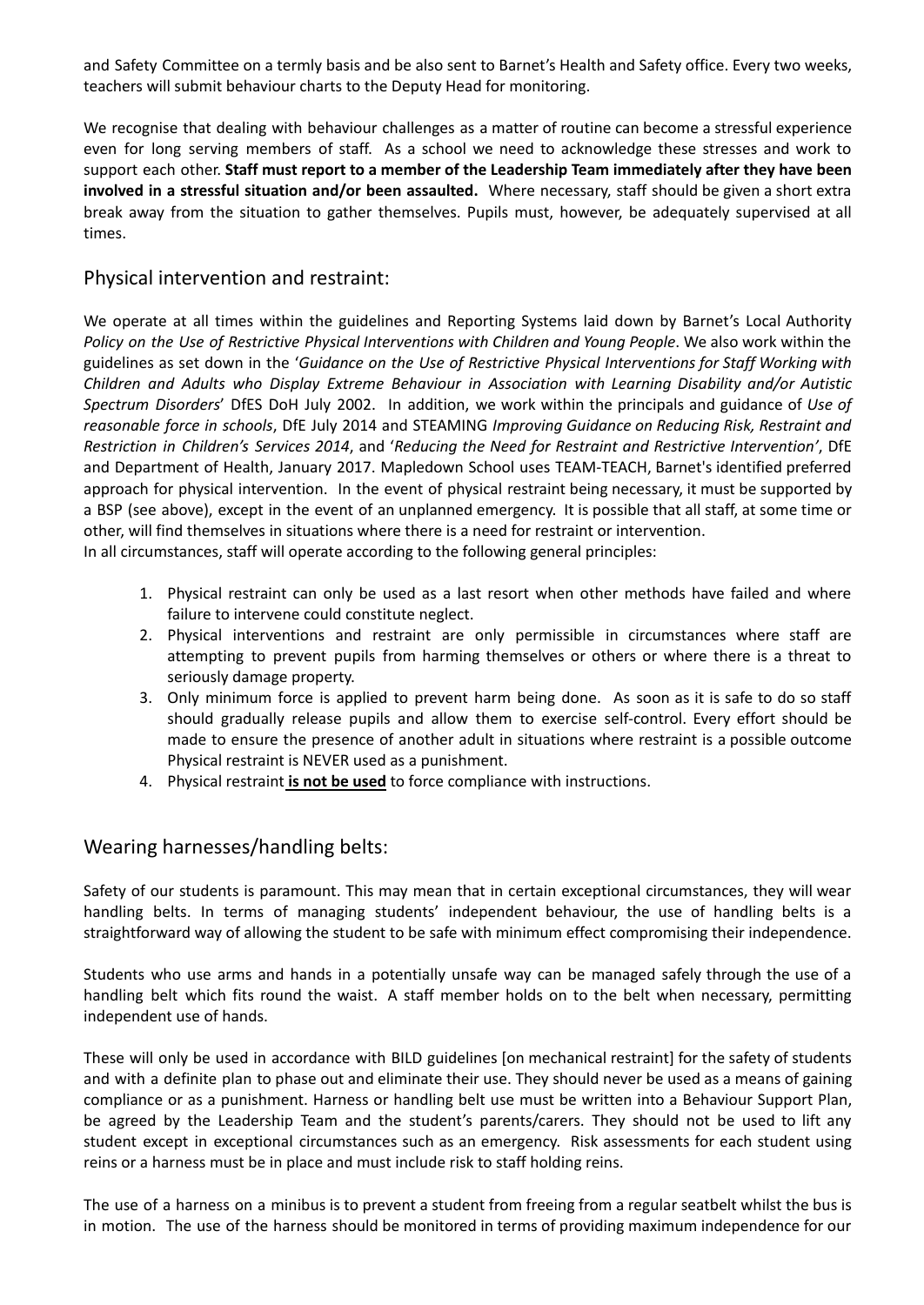students.

# Recording incidents

All incidents involving members of staff being injured must be recorded using the online Accident and Incident system. Incidents involving students where first aid is required must be recorded using the internal accident report form. Incidents not requiring first aid should also be recorded in the class held Accident book.

# Absconding

In the event of a student running off/becoming lost when off of school premises, please call the police no later than 10 minutes after not being able to locate the student as well as alerting the school office immediately.

If there are other students in the group, please ensure they are taken to a safe place e.g. school bus that is parked safely. Ensure there is adequate staffing with the pupils and there are at least 2 members of staff looking for the pupil.

If this happens in school, please ensure the safety of the rest of the class with adequate staffing ratios and inform the office immediately.

# **Physical prompting and handling:**

As a school we acknowledge that many of our pupils will need a degree of support, prompting and physical contact which is vital to their learning and care. Staff have a responsibility to manage pupils in a considerate and minimal way as outlined in the ETHOS of this Policy. Staff should not lift students except to prevent harm or as part of a planned teaching approach. See also Touch and Physical Contact Policy.

# **Staff development:**

All staff will be inducted into the contents of this Policy and trained in TEAM-TEACH (TT) and refreshed on a two-yearly cycle. Intermediate refresher courses will be available on a rolling programme through the year during Wednesday twilight sessions. Magda Koniuszewska, Luke Stack and Sandra Chaaya are our Team Teach Tutors in Mapledown School.

# **Other references:**

This Policy should be read in conjunction with all Appendices and Mapledown School Aims, The Mapledown School Anti Bullying Policy, Mapledown Policy on Child Protection. See also Mapledown's Policy on Teaching & Learning and Sensory Integration Policy.

This policy will be reviewed in September 2022 by Deputy Head; Caroline Garvey